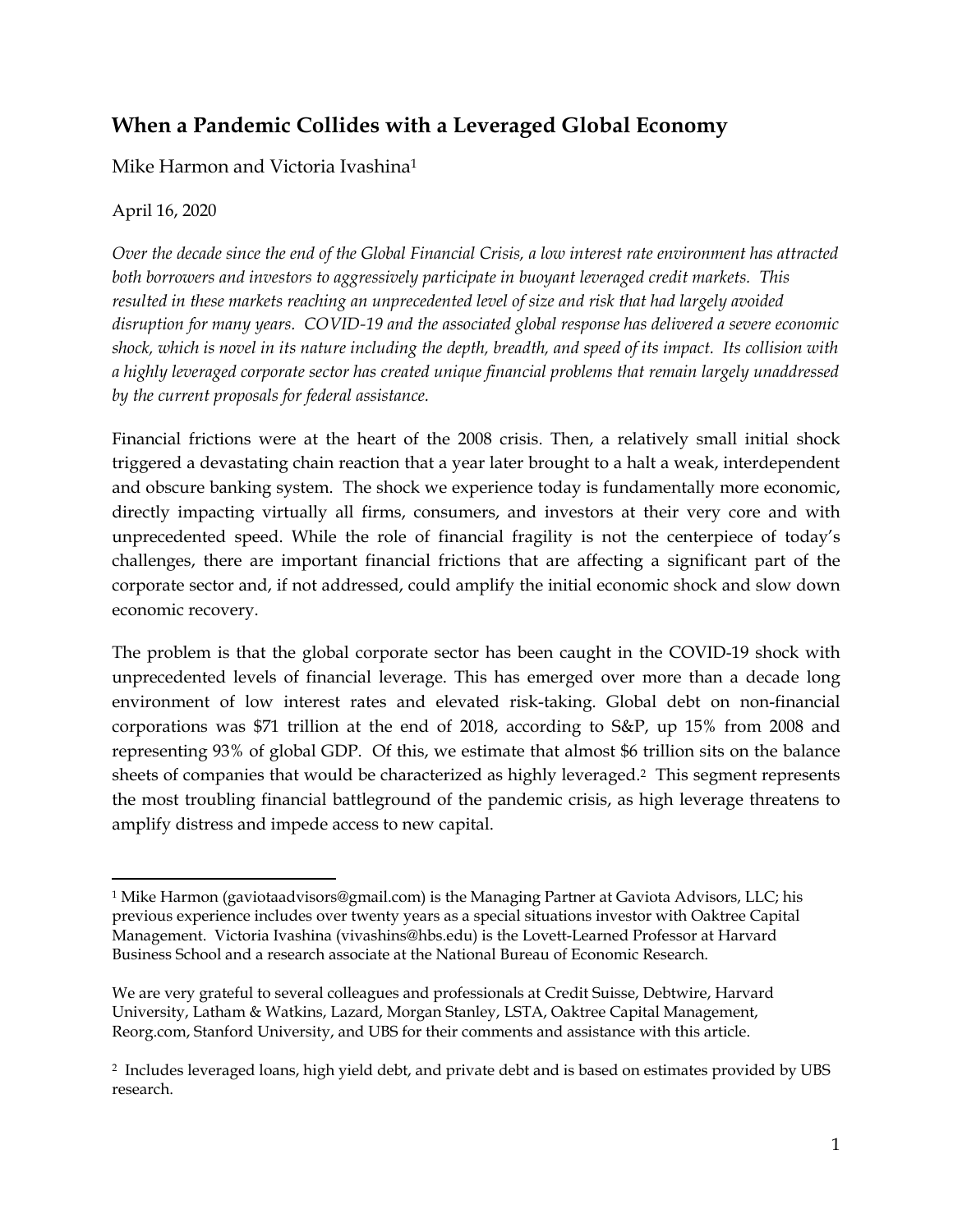Notably, the risk profile of debt in the leveraged credit segment has increased since the last downturn, as reflected in higher leverage ratios and lower credit ratings. (Figure 1 summarizes some of the key metrics in the U.S. leveraged loan market.) During prior cycles, such a deterioration forced the weakest companies to restructure, mostly due to actual or impending breaches in credit agreement covenants.3 But the last decade of robust debt markets came handin-hand with looser creditor governance terms and weaker covenants. Among other signs of contractual weakness, the share of so-called "covenant-lite" leveraged loans roughly quadrupled to about 80%, essentially stripping the early warning system away from most credit agreements. Borrowers have also been able to artificially inflate their earnings for loan tests and debt incurrence through more liberal "EBITDA addbacks". Thus, in this up-cycle, even as credit quality has deteriorated, defaults have remained below long-term averages and many weaker firms were able to avoid restructuring their debt when they underperformed.4 These so-called "zombie firms", which are overleveraged and in some cases insolvent, are significantly more vulnerable to a shock like the one we face today.

This is the background against which the firms are facing the main financial challenge of an unforgivingly severe and rapid pandemic: how to source enough liquidity, and how to source it quickly.

Step one for many firms has been to draw as much as they can from their revolving lines of credit to fund a portion of these needs. According to JP Morgan, as of the end of March, over \$207 billion (77% of the funds available in the facilities) had been borrowed by large companies through revolver drawdowns, of which borrowings by below investment grade firms accounted for about half.5, 6 For structural reasons, revolving lines are mostly funded by banks. Thanks to better governance, and stricter regulatory and supervisory pressures from the last decade, banks are confronted this shock from a much more stable position. In 2008, given the fragility of the banking sector, a key motive for drawdowns on revolving lines was the lack of confidence in the continuity of the banking system.7 This time around, the large drawdowns are more of a reflection of the depth of the economic problem. But will the revolver draws be enough to bridge these

<sup>&</sup>lt;sup>3</sup> "European Restructuring Report: Default, Restructuring and Recoveries in 2008-2010," by A. Takacs, Debtwire.

<sup>4</sup> In the recent years, all of these factors have raised red flags for economists, global leaders and regulatory bodies. In December 2019, before the virus emerged as a serious economic threat, the Financial Stability Board issued a warning regarding the increased vulnerabilities of the leveraged loan markets to macroeconomic shocks. See "Vulnerabilities associated with leveraged loans and collateralized loan obligations (CLOs)", Financial Stability Board, December 18, 2019.

<sup>5</sup> https://www.zerohedge.com/markets/revolver-run-banks-suffer-record-200bn-outflows-frenziedcompanies-draw-down-revolvers.

<sup>&</sup>lt;sup>6</sup> Note however that effective drawdown capacity is also capped below the line limit by several constraints. For example, for a large fraction of firms, significant draws could activate maintenance covenants.

<sup>7</sup> Ivashina, V. and Scharfstein D., 2010, "Bank Lending during the Financial Crisis of 2008," Journal of Financial Economics, p. 319-338.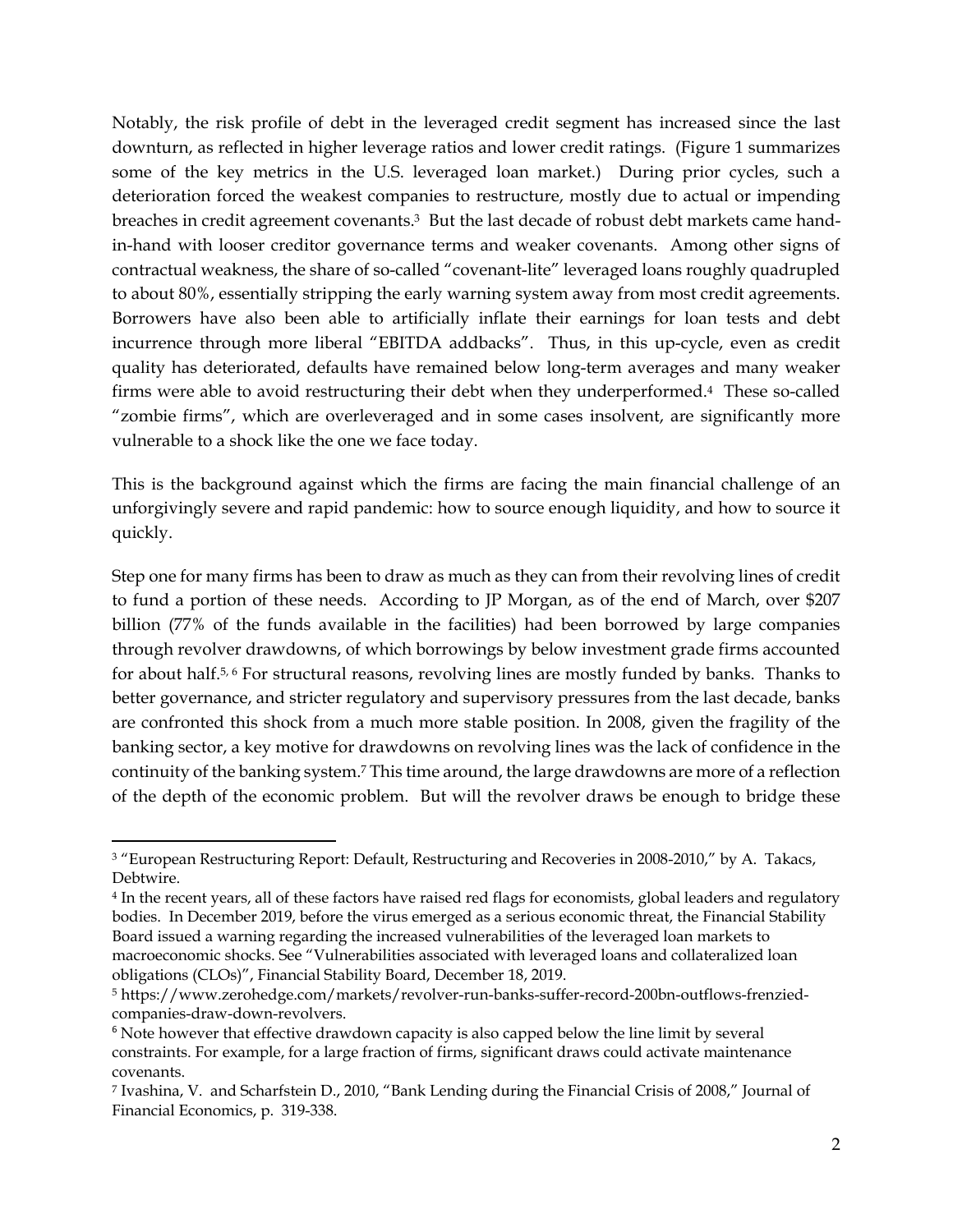leveraged borrowers through the crisis? If these drawdowns are insufficient, the structure of the leveraged credit markets presents several challenges for those firms facing large and prolonged liquidity needs.

One factor to consider is that a decade of weakening lending standards will allow some leveraged companies to take advantage of the flexibility afforded to them by their liberal credit agreements. This may enable the transfer of assets into new entities outside of their collateral pool to secure new financing arrangements, like the 2017 restructuring of JCrew, and several others that followed. However, this technology has practical relevance only in those bespoke situations where valuable collateral can be separated from the business.

Overall, many firms require considerable cash investments within a short period of time to bridge them through supply chain disruptions, demand shocks, and wholesale operational shut-downs that are occurring in conjunction with the pandemic response. Some of this investment may come from equity owners, but significant capital will likely be required from lenders. One barrier to raising this capital is the challenge of producing financial forecasts, given the extreme economic uncertainty. Additionally, as we will illustrate, the sheer levels of debt, as well as certain technical and structural issues associated with it, might challenge firms' ability to resolve impending liquidity needs in a timely and cost-effective manner. If highly leveraged companies are unable to source sufficient capital out-of-court, it may force many of them into more expensive and economically damaging "free-fall" bankruptcy processes as a means to raise the required capital.

#### *CLO Constraints*

The rise of speculative-grade corporate leverage in the past ten years to a large degree has been fueled by the leveraged loan market, which is a corporate debt segment funded primarily by nonbank financial institutions. The largest institutional group in this segment is collateralized loan obligations (CLOs), which are structured credit vehicles that use funds received from the issuance of multiple tranches of debt and equity to acquire a diverse portfolio of leveraged loans. According to S&P, between 2015 and 2019, 58.4% of the primary origination was funded by CLOs and 18.7% by mutual funds specializing in investing in high-yield loans. As CLOs currently comprise close to 60% of the leveraged loan market outstanding, any assessment of the impact of the pandemic on this market requires an understanding of the contractual incentives that drive CLO managers.

CLO structures have evolved over the years, but at their core, they are designed to protect their investors, with preference to those at the senior end of their capital hierarchy. To accomplish this, CLO agreements contain a series of protective covenants that place guardrails on portfolio construction, and control risk-taking by the manager whose incentives are otherwise aligned with equity performance. The net effect of all of these provisions is to establish strong disincentives for CLO managers to hold or invest in non-conforming assets, such as CCC+ or lower rated loans, defaulted loans, bridge loans, subordinated debt, or equity.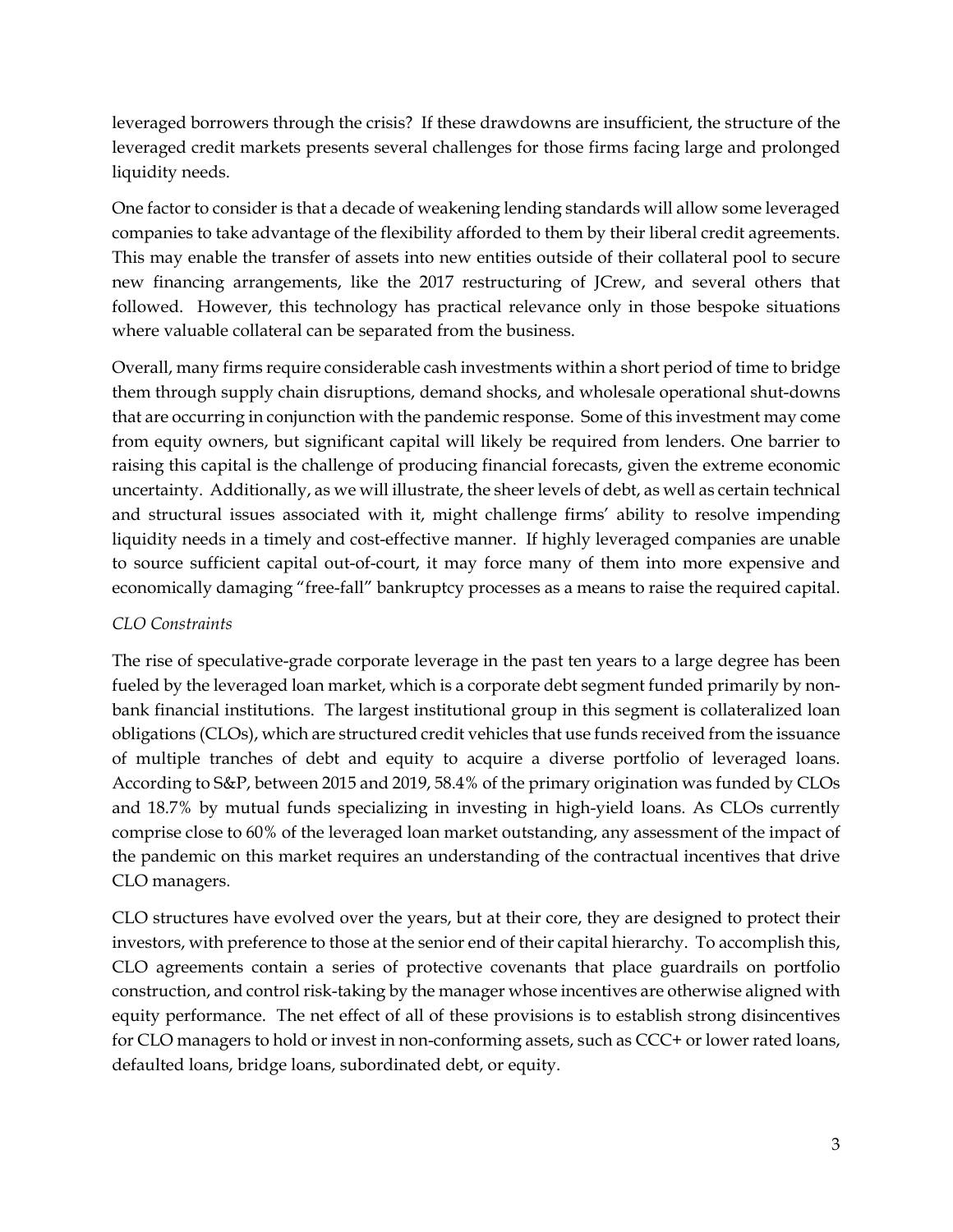For example, eligibility requirements and collateral quality tests control the investments that CLOs can make. If a CLO runs afoul of these, the covenants guide any future investments until the collateral pool is in compliance. Of particular relevance in the current context is the maximum CCC loan rating bucket which is typically set at 7.5% of the portfolio. Coverage tests measure the amount of collateral and cash flow coverage they have, relative to their obligations. Here, there are generally stiffer penalties for violations. Cash flows will typically get redirected from the equity tranche (typically about 8.5% of the structure<sup>8</sup>) to the most senior tranches until the structure is back in compliance. Importantly, the excess amount of CCC collateral is marked-tomarket for purposes of the overcollateralization test. Once the overcollateralization tests become binding, any drop in market price would be effectively taken out of equity value.

As we have entered the pandemic crisis, CLO managers have found themselves overweight in the lower quality end of the market. Where single-B rated loans comprised 56% of the U.S. leveraged loan market in 2019, they comprised 70% of syndicated CLO portfolios. Single B- loans comprised approximately 29% of these loans.<sup>9</sup> As the pandemic has unfolded, the rating agencies have been downgrading at an unprecedented pace, and S&P has already issued 547 negative rating actions related to the coronavirus in the speculative grade market across the globe.10 This has pushed many of these B- loans into the CCC category, and now CCC assets have increased to 9% across CLO structures on average, putting many CLOs in violation of the 7.5% threshold.11

When companies seek liquidity, as we expect they will on an increasing basis during the current crisis, they typically look to their existing lenders to provide it. This is because current lenders already have access to the company's information, and they own the rights to the company's collateral. However, with the largest category of leveraged lenders, CLOs, pressured against covenant constraints, many of their managers may be reluctant, if not prohibited, to extend any additional capital which does not conform to their eligibility requirements. Deluxe Entertainment and Acosta are two recent debt restructuring transactions requiring capital where CLOs declined to participate proportionately.

In addition, CLOs can be both the cause and the victim of lower loan prices. In the instances where they dominate the ownership of a lower-rated credit, and may be net sellers due to concerns with their covenants, this can put downward pressure on the loan prices of that credit. The lower loan prices can, in turn, further impair their coverage test, making it more difficult for them to recover equity value and potentially leading to a debt overhang problem.

<sup>8 &</sup>quot;Understanding Collateralized Loan Obligations", Guggenheim Investments, May 2019.

<sup>9</sup> Morgan Stanley research.

<sup>10</sup> Through April 2, 2020.

<sup>11 &</sup>quot;S&P puts 48 triple C-heavy CLOs on negative watch," *Creditflux*, April 6, 2020.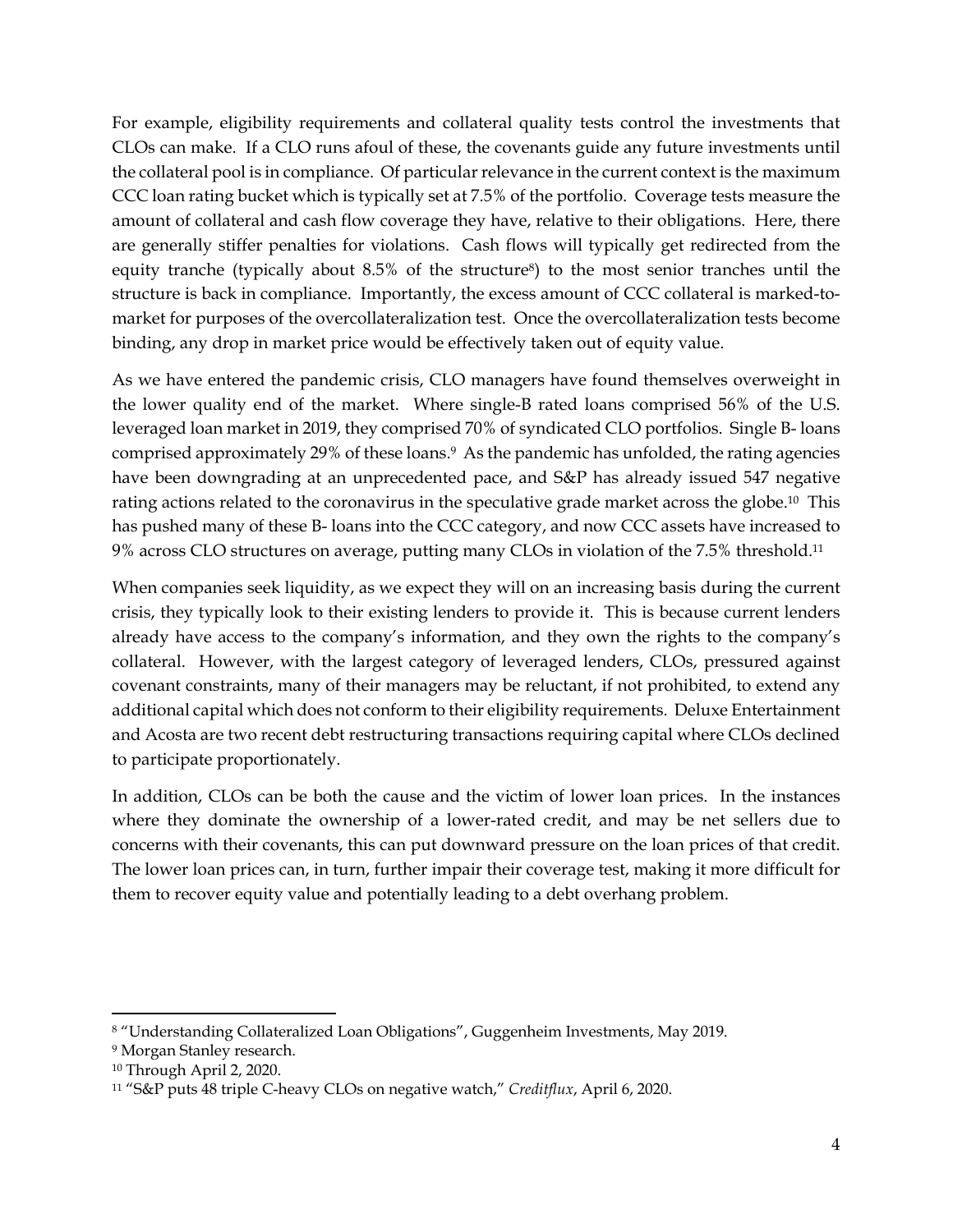Overall, downgrades of a subset of borrowers have implications for the broader universe of the leveraged loan borrowers, as the effect of these downgrades is amplified through the balance sheet of the CLO structures.

#### *Effects of Uncertainty and Price Pressure in the Loan Market*

As of April 15, prices in the U.S. leveraged loan market are down an average of 9% year-to-date, with the CCC portion of the market down an average 21%.<sup>12</sup> To a large degree, this is expected, as markets factor in future uncertainty and economic disruption. Our concern is that certain structural and contractual aspects of these loans and their holders may amplify the supplydemand imbalance, pushing loan prices down in a way that may impede efficient restructuring and capital raising efforts. (In this context, "supply" refers to the supply of investment opportunities in both the secondary market and new capital, and "demand" refers to demand for investments in these opportunities.)

Part of the supply pressure may come from selling off CLOs exiting positions to avoid triggering the internal covenants described previously. Patient CLO managers may elect to wait the cycle out, but others may not. One helpful factor is that, compared with 2008, fewer CLOs have "markto-market" warehouse lines of credit that could trigger forced loan sales. That said, the unprecedented volume of CLO holdings of lower rated assets causes concern that their selling activity could continue to put considerable downward pressure on the prices of leveraged loans.

Another culprit on the supply side is leveraged loan funds, who have experienced approximately \$14 billion of outflows since the beginning of the year.13 Although these funds are not leveraged, and represent a smaller percentage of the market than they did in 2008, the largely illiquid nature of their assets makes them fundamentally fragile. This is a problem we have been well aware of, but had diminished in importance as multiple instances of funds' outflows and subsequent forced sales in the past decade were easily absorbed by the thriving CLO market. Until now.

On the demand side, we note that there is over \$1.5 trillion of dry powder within funds that could access this opportunity, including private debt, debt-oriented hedge strategies, distressed debt, and private equity. We also expect that new flexible vehicles will be raised to respond to the crisis. While some of these players can be disruptive in restructuring situations, they typically have more flexibility than CLOs, banks, or mutual funds to provide creative debt and equity capital to restructuring companies in need of liquidity. These funds have grown considerably over the last decade, but the question remains whether their dry powder will be sufficient to meet the size of the emerging opportunity.

For investors in both secondary market loans and new liquidity, there is also the issue of timing. As we have seen in past recoveries, capital will eventually flow to where there is economic opportunity and the potential for financial returns. The question is whether it will happen rapidly

<sup>12</sup> S&P Global Market Intelligence, LCD News, April 15, 2020.

<sup>13</sup> S&P Global Market Intelligence, LCD News via Twitter, April 9, 2002.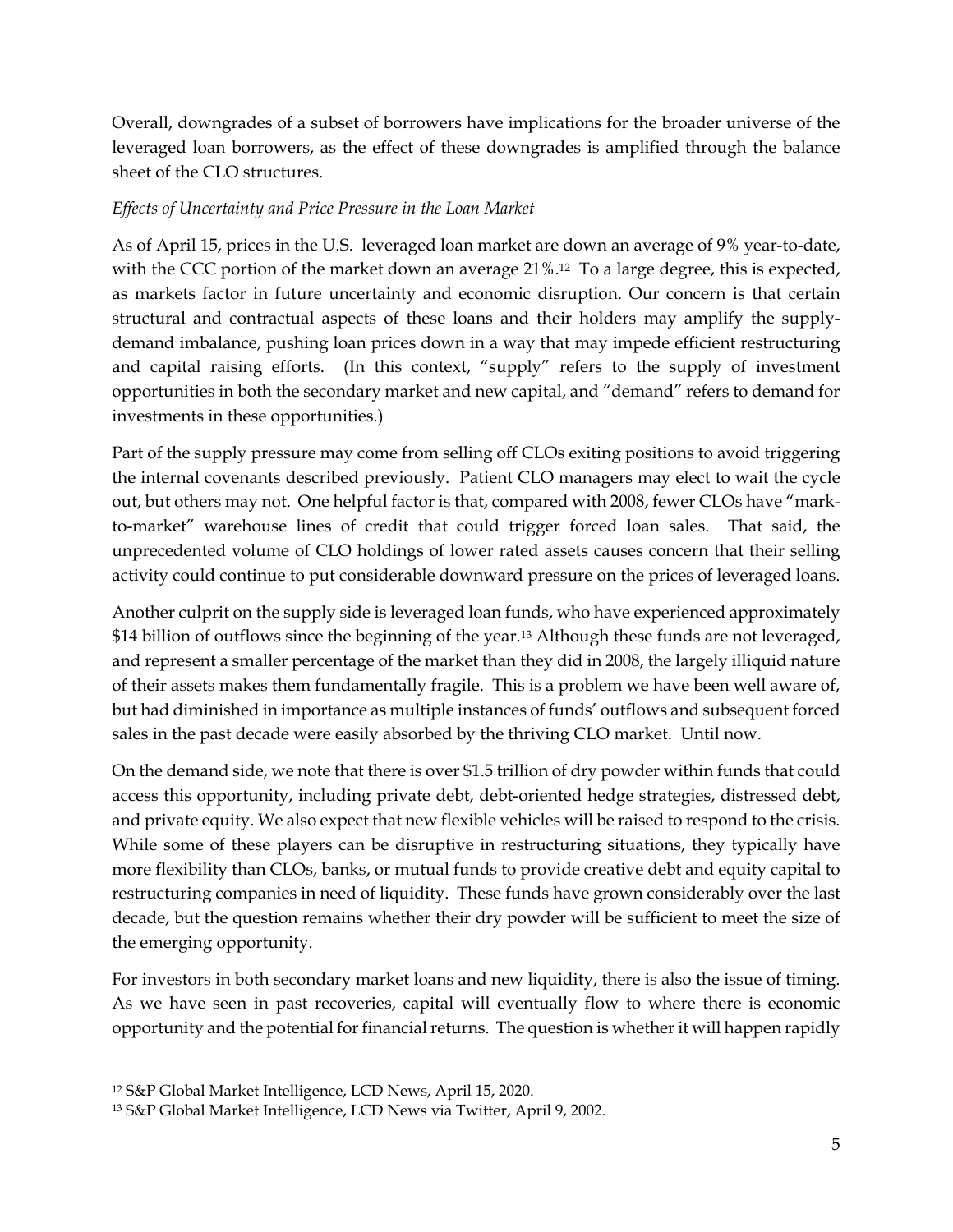enough to meet the urgent needs of borrowers in this crisis. As loans and their issuers are very complex and diverse, investments in this area will require substantial due diligence and review. This process may be facilitated in some instances where private equity funds, CLOs, and flexible capital funds are managed under common control. Yet, even in an unlikely scenario where capital managers have perfect visibility into loan quality, the additional capital they might be willing to deploy in the loan market might not be sufficient to offset the supply pressure in the short term.

Loan prices have implications for companies that are restructuring or raising capital. In a nutshell, if loan prices for an issuer are near par, lenders are more likely to lend to that company at a reasonable cost. If loans are volatile and trade at a steep discount, lenders are less likely to lend money to the company unless the capital can be structured senior to the discounted loans, which is difficult to accomplish without going into an expensive bankruptcy process. Several factors contribute to this. First, as already mentioned, discounted loans erode CLO incentives to participate in restructuring related capital. Second, many leveraged loans are comprised of large disparate groups. According to S&P, in the primary loan market, an average leveraged loan has about fifty different non-bank creditors. While some creditors might see low loan valuations as temporary dislocation, reaching broad agreement among the creditors of a widely-syndicated loan might be difficult. Finally, lenders are reluctant to commit capital worth 100 cents to a new loan when they have an opportunity to buy loans with equal priority at discounted levels.

### *The Middle Market*

Small and mid-cap enterprises (SMEs) have also participated in the global leverage binge, but they are less visible due to the private nature of the bulk of this market. CLOs are not a major player in this segment, however over the past decade, a desire for yield has attracted other providers of risky debt capital to the balance sheet of SMEs. By the end of 2019, business development companies (BDCs)—publicly quoted investment funds specializing in loans to SMEs—were holding about \$110 billion in SME debt.14 An even larger amount—\$600 billion by some informal estimates—is held by a wide variety of private investment funds.

Although it is difficult to obtain data on SME balance sheets, we would expect a proportion of these companies to be reasonably highly leveraged, given the environment and the availability of credit. It is also unclear whether existing creditors have the funds and flexibility to inject additional capital; given the inevitable downturn in the value of their existing loans to SMEs following the pandemic, at least some of these investment funds will be facing pressures that would stand in the way of them acting as liquidity providers to their stranded borrowers. In any event, many SMEs will have little available collateral to offer lenders and face more

 14 S&P Global Market Intelligence, U.S. Middle Market Coverage.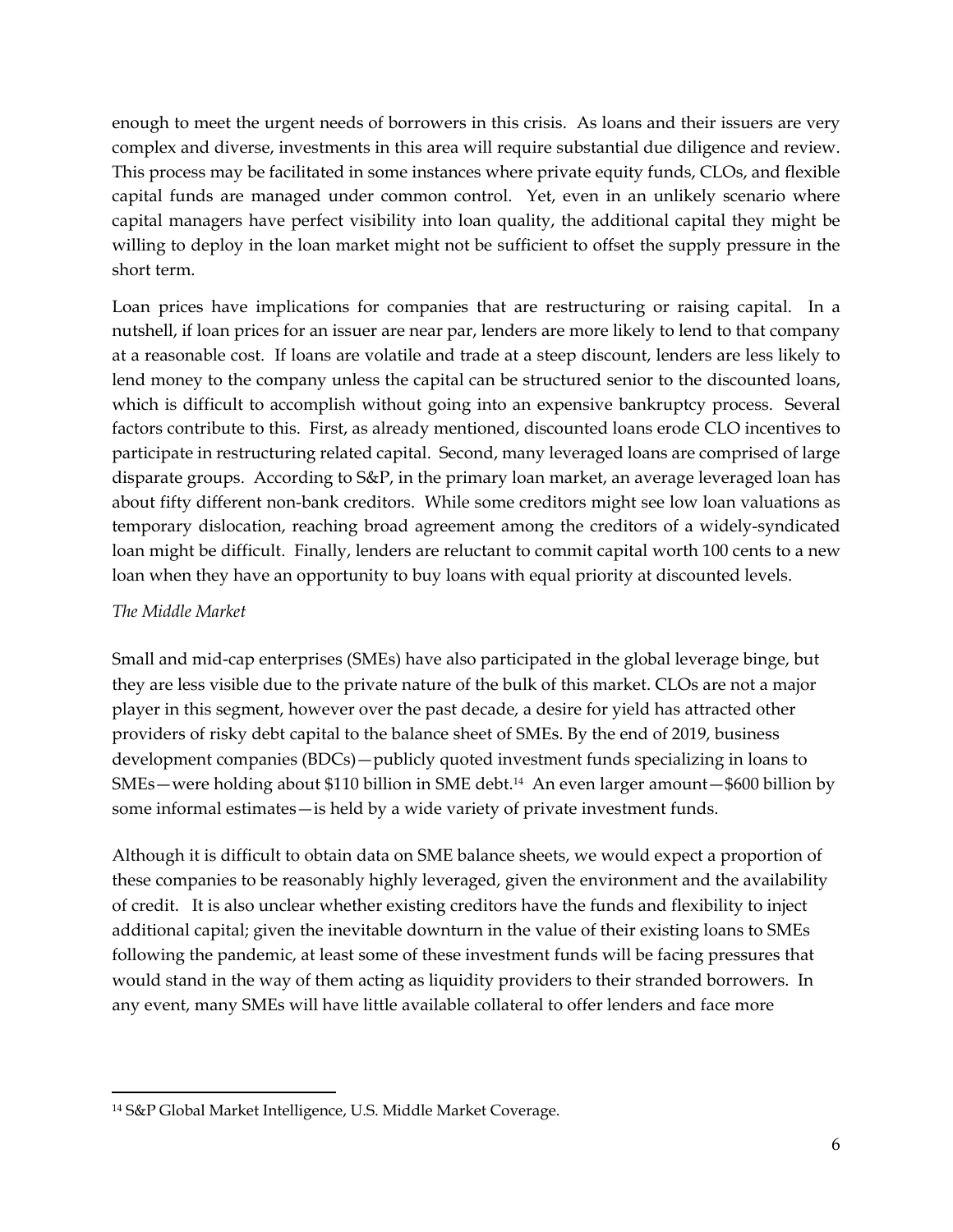uncertain commercial futures than their larger competitors, who benefit from relatively large and stable market shares and can access more efficient capital markets.

# **The U.S. Government Response**

On March 27, President Trump signed the CARES Act, a bill which includes, among other central provisions, up to \$849 billion—\$349 billion Small Business Administration's Paycheck Protection Program (PPP), and up to \$500 billion of assistance to large and mid-sized companies—to back emergency loans and assistance to businesses impacted by the pandemic. In connection with the CARES Act, on April 9, the Federal Reserve and the Treasury Department announced the Main Street Lending Program (MSLP) to ensure credit flows to mid-sized businesses during the crisis.15

The CARES Act and associated programs represent a swift and bold response which should bring liquidity to many important parts of the economy. However, as the details of this legislation are being finalized, we raise several concerns and propose potential solutions to ensure that the Act and its associated programs function as they are intended.

# *Shortcomings of the CARES programs*

There are three broad areas where we believe the CARES programs should be improved: (1) they should provide more liquidity assistance to the companies facing fewer financing choices, (2) they should use less taxpayer money, where private capital is available, and (3) they should better address the "moral hazard" problem that comes from a government bailout of shareholders in leveraged companies. We elaborate on these in detail below.

First, the limitations of the CARES programs as they pertain to reaching the most leveraged companies are as follows:

- The MSLP program excludes borrowers with revenues over \$2.5 billion, and a mechanism under Title IV of the CARES Act to reach larger companies has yet to be defined.
- The Act contains affiliate restrictions in the PPP portion of the package, which effectively exclude most small companies that are backed by private equity firms from the \$349 billion of unsecured aid.
- Loans under the MSLP are constrained to 6x EBITDA total leverage, which excludes the most leveraged companies that are already exceeding this level.
- The MSLP effectively limits the amount of assistance to the amount of "baskets", that is, remaining secured leverage capacity under the current credit agreements.
- Companies must not be undergoing solvency proceedings to access most of these programs.

 15 See https://www.federalreserve.gov/monetarypolicy/mainstreetlending.htm.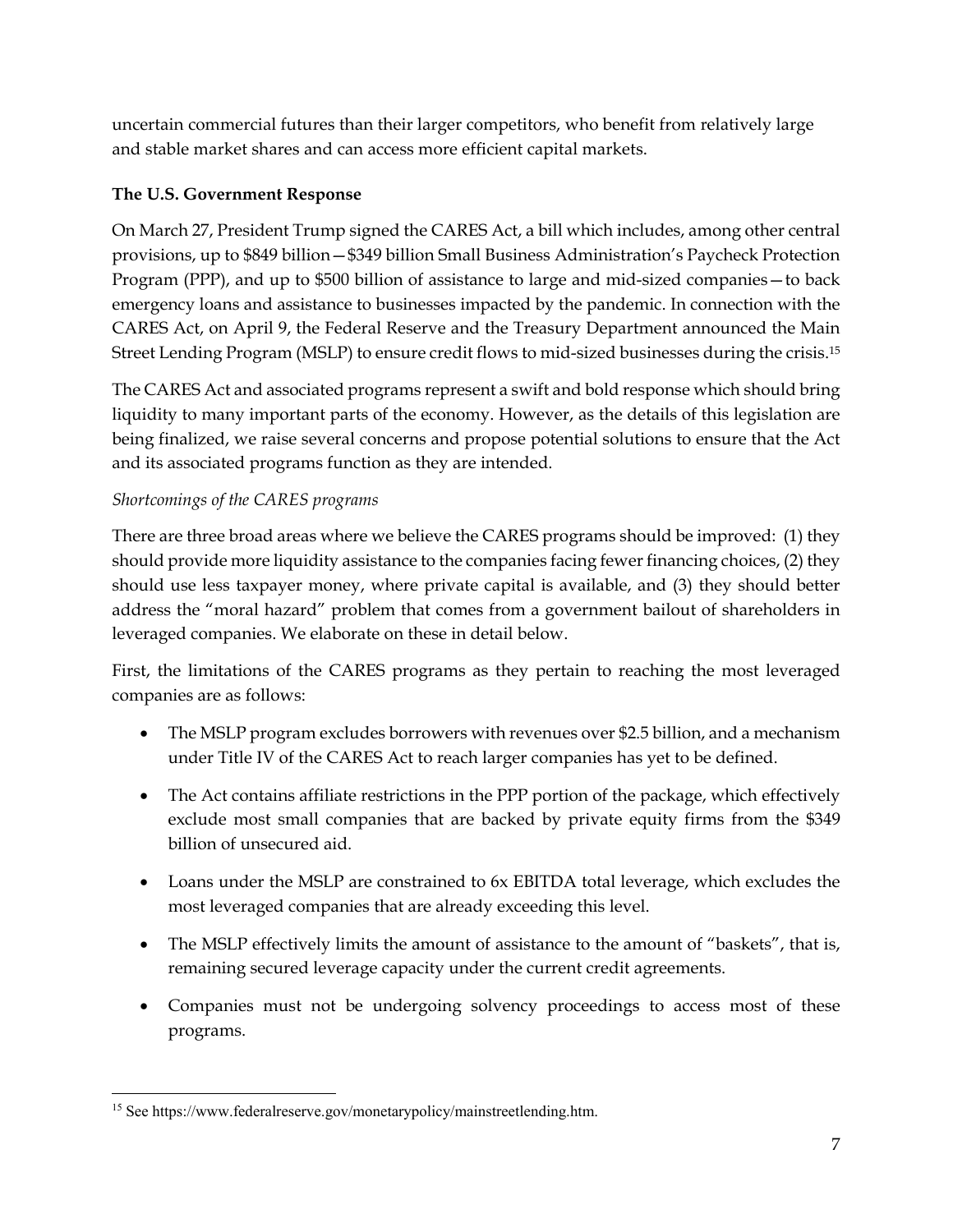The only lenders eligible to participate in the MSLP are financial institutions supervised by the Federal Reserve System.

Second, we are concerned about the significant direct government financing associated with these programs. The U.S. Treasury Department and the Federal Reserve are committing an unprecedented \$4.5 trillion to support the CARES Act and related lending and loan-buying programs. Additional fiscal stimulus and Fed involvement will almost certainly be necessary over the coming months, with the magnitude being heavily reliant upon the length of the government pandemic response. While it is hard to know where the "limits" of government intervention lie, we do know that there are limits,  $or$   $-$  at the very least  $-$  significant consequences of unmeasured government spending. With that as a backdrop, we are concerned that, in areas where the programs do apply, they may unnecessarily direct scarce government capital into areas where private capital can help solve the problem. For example, under the MSLP, eligible lenders are only putting 5% of the capital, requiring Treasury and the Fed to fund the balance. In addition, the criteria for the MSLP favors healthier companies, which may already have access to solutions where they could source 100% of their capital needs in the private market.

Finally, the current design of the CARES programs does little to mitigate the "moral hazard" problem. As highlighted earlier, the widespread leverage spree is one of the hallmark problems of the past decade which now amplifies the current pandemic effect. The equity holders of many companies chose to overleverage their balance sheet during the up cycle in order to buy back shares or pursue acquisitions. They did so with the purpose of increasing equity profits in an upside scenario, while increasing the probability of peril for the overall businesses in the event of a downturn. Current proposals under CARES sort companies in two categories. The first of these are qualifying firms which face no direct costs for equity holders who might have taken on aggressive leverage in the past and who elect to utilize these programs. In fact, for these qualifying companies, the MSLP provides an equity bailout by enabling the borrower to receive credit terms that would not be available from private solutions. It also allows shareholders to avoid putting up their own capital to solve the problem. The second category are non-qualifying firms, in which case *all* of their stakeholders are forced to endure the consequences of facing the pandemic shock with high leverage.

#### *Proposed solutions*

In light of these considerations, we believe that several amendments should be considered:

 **Expand the use of bank and private capital**. The program should leverage the abundance of capital and expertise available in bank and private markets by: (1) opening the programs to non-banks and (2) allowing banks and private capital providers to take the lead on negotiating and providing capital solutions. This way, the government would be a true emergency liquidity provider, filling capital gaps or providing credit enhancement in financing processes that fall short of target. This would significantly reduce the level of direct government funding into these CARES programs, while facilitating the flow of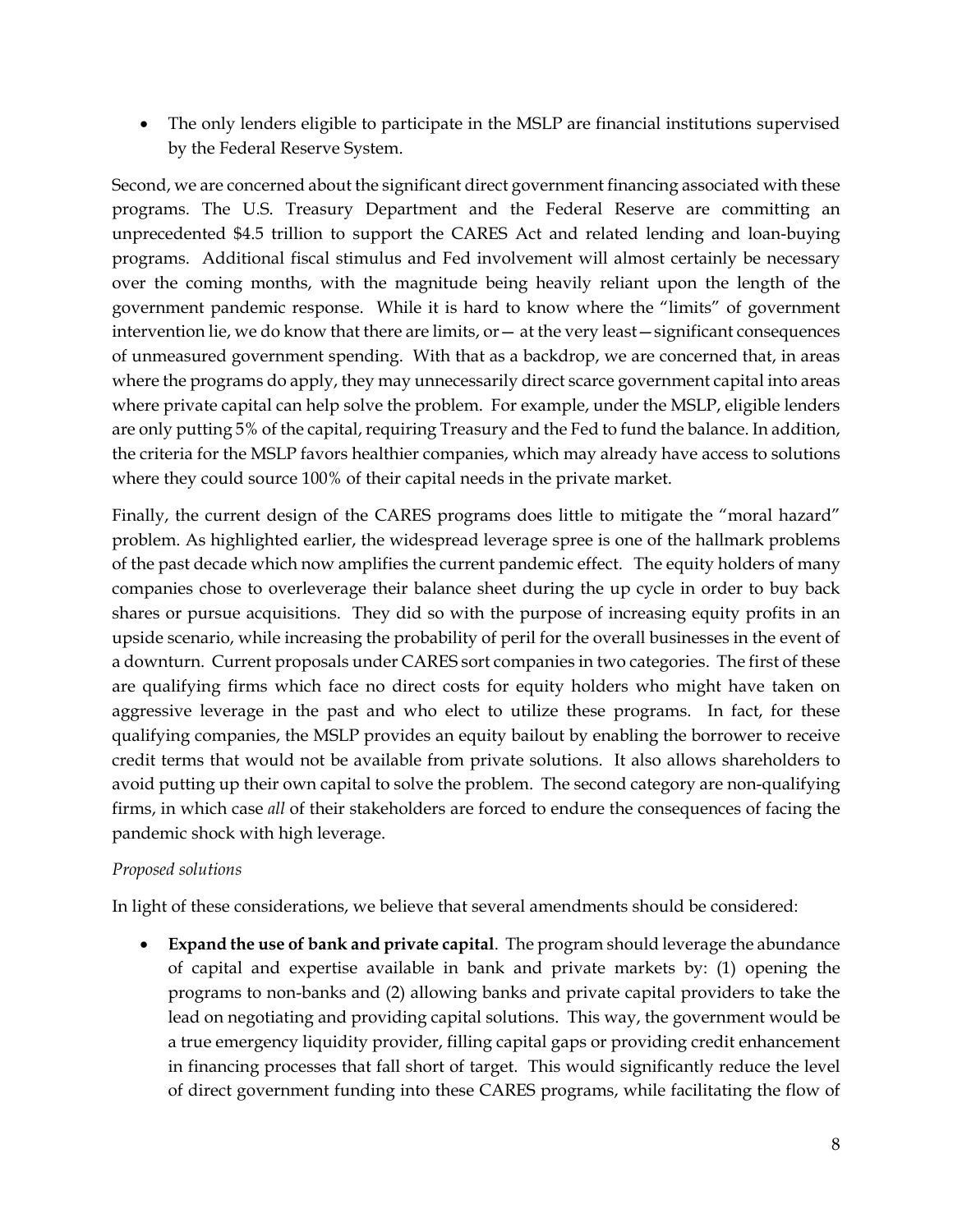capital into situations where the market otherwise might not sufficiently meet a borrower's needs due to the timing, complexity, and uncertainty.

• **Relax certain requirements of the programs.** For certain large businesses (over \$2.5 billion in revenue), and businesses with over 6x EBITDA in leverage, inclusion in the MSLP should be considered on a case-by-case basis. As Figure 2 illustrates, over 40% of the borrowers that issued leveraged loan debt in 2019 would not qualify under this constraint, thus a significant share of the firms in need would be left without liquidity assistance.16

The program should also be expanded to include loans on a junior lien basis in certain circumstances, in order to navigate the legal barriers associated with secured creditor's rights. This will enable the flow of capital to those highly leveraged companies that do not have unpledged collateral, and have limited capacity to raise additional secured debt under their current credit agreements.

For small companies backed by private equity, the affiliate exclusion from the Small Business Assistance provisions of the Act should be removed, subject to certain conditions described below. These companies are as much part of the fabric of the US economy, employing people and generating economic growth, as any other small companies. Singling out firms backed by private equity is an arbitrary rule that makes businesses and their employees casualties in a campaign to punish the private equity industry for the past negative actions of some of its players.

 **Recognize and address the moral hazard problem.** To ensure that this assistance does not amount to a bail out of those equity holders which elected to leverage the companies in the first place, access to loans in these programs should have a real direct cost for them. Under the PPP, the program could require that—when applied to private equity backed companies—such loans be matched with an equal amount of new equity capital provided by the owners. To further limit abuse of the assistance, repayment of the loans could be required, rather than forgiven as with other SBA provisioned loans. Defaults on payment could result in a forced conversion into a majority of the equity of the company.

Under the MSLP, by allowing the private sector to negotiate terms, which may include higher interest rates and equity warrants, it will impose costs upon the equity holders of companies that elect to use these programs.

 **Extend the program to companies in bankruptcy.** Government does not tend to lend to companies in bankruptcy proceedings. That said, companies often enter Chapter 11 bankruptcy proceedings as part of a standard, pre-planned capital restructuring, from which they can exit in as little as a few days. Some loans made to the company while it is in Chapter 11 can be structured as super senior debt, taking precedence over all other

<sup>16</sup> This estimate was constructed using S&P LCD and Compustat data.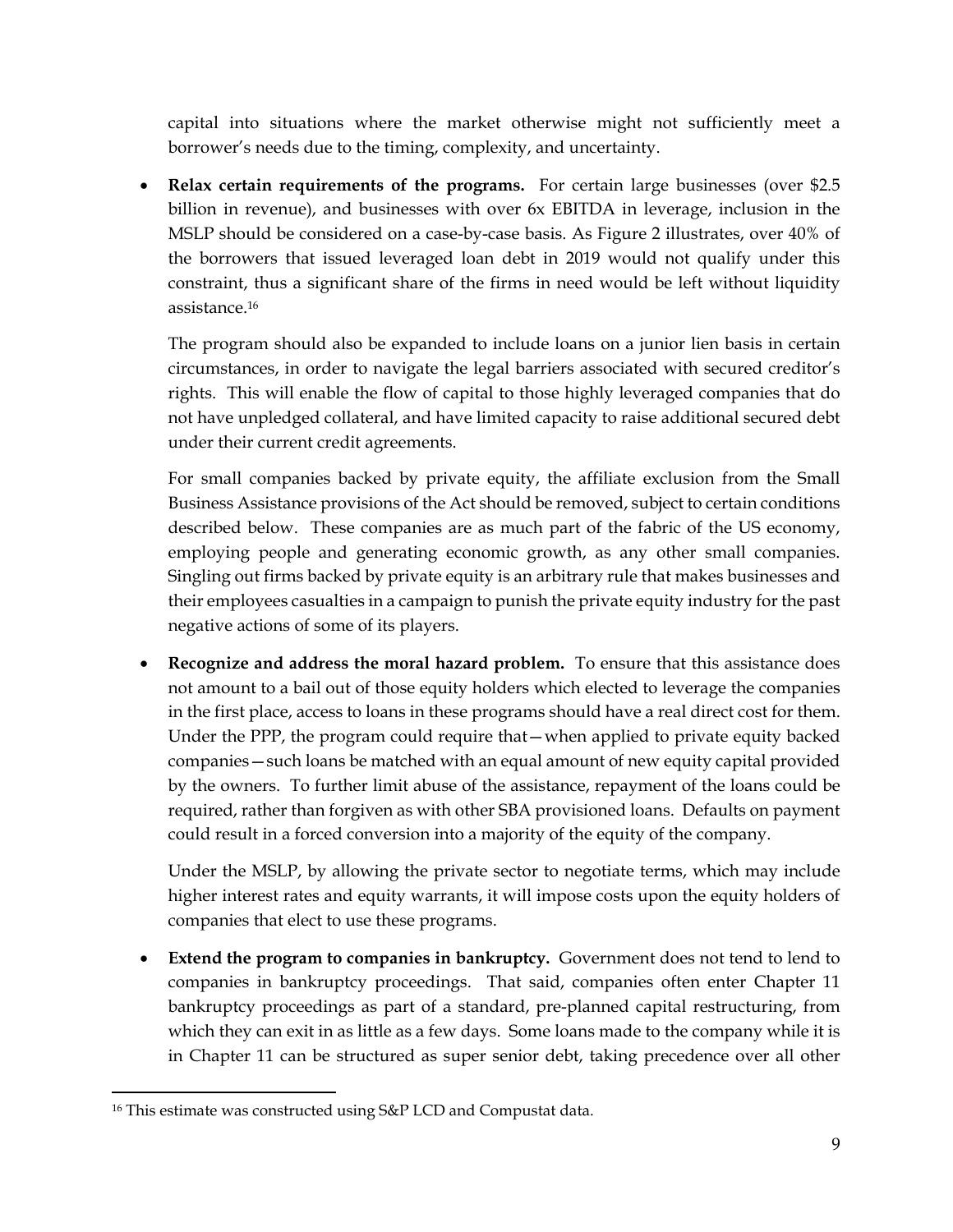company obligations. As an alternative to subordinated lending, therefore, we suggest that the Fed be permitted to participate alongside the private capital in loans to companies that are entering bankruptcy as part of an orderly capital restructuring. For this to be a feasible source of liquidity financing, the Act would need to enable streamlining of the bankruptcy process so as to permit more "pre-packaged" bankruptcy proceedings that could be filed and confirmed quickly.

One downside of the approach that we recommend is that it will require significantly more active management by the U.S. Treasury Department than contemplated by the current programs. As our proposal does not apply a strict formulaic approach, active management would be important in determining which financing processes should be eligible for the government participation provided by the programs. While this is not ideal, we want to also highlight that by engaging private capital on a competitive basis, and by structurally mitigating the risk of the resulting government portfolio through correctly aligned incentives, the costs of internal management should be substantially mitigated.

The pandemic is a rapid and severe external shock that affects nearly every company. But the economic shock is not the only factor that is creating stress among U.S. businesses. The structures that channeled yield-searching capital to the companies over the past decade, are not the structures that can necessarily assist them with the urgent and deep liquidity needs. At the same time, debt markets are complex and heavily segmented. Relying on private markets alone in the short-term will only put more companies out of business and more people out of jobs. However, the government should also stop short of trying to replace private markets. The interventions we advocate here are intended to leverage the resources and skills available in the financial markets, while facilitating their ability to reach the most severe problems more quickly. This will enable the economy to emerge less damaged as the shock subsides and markets return to normal.